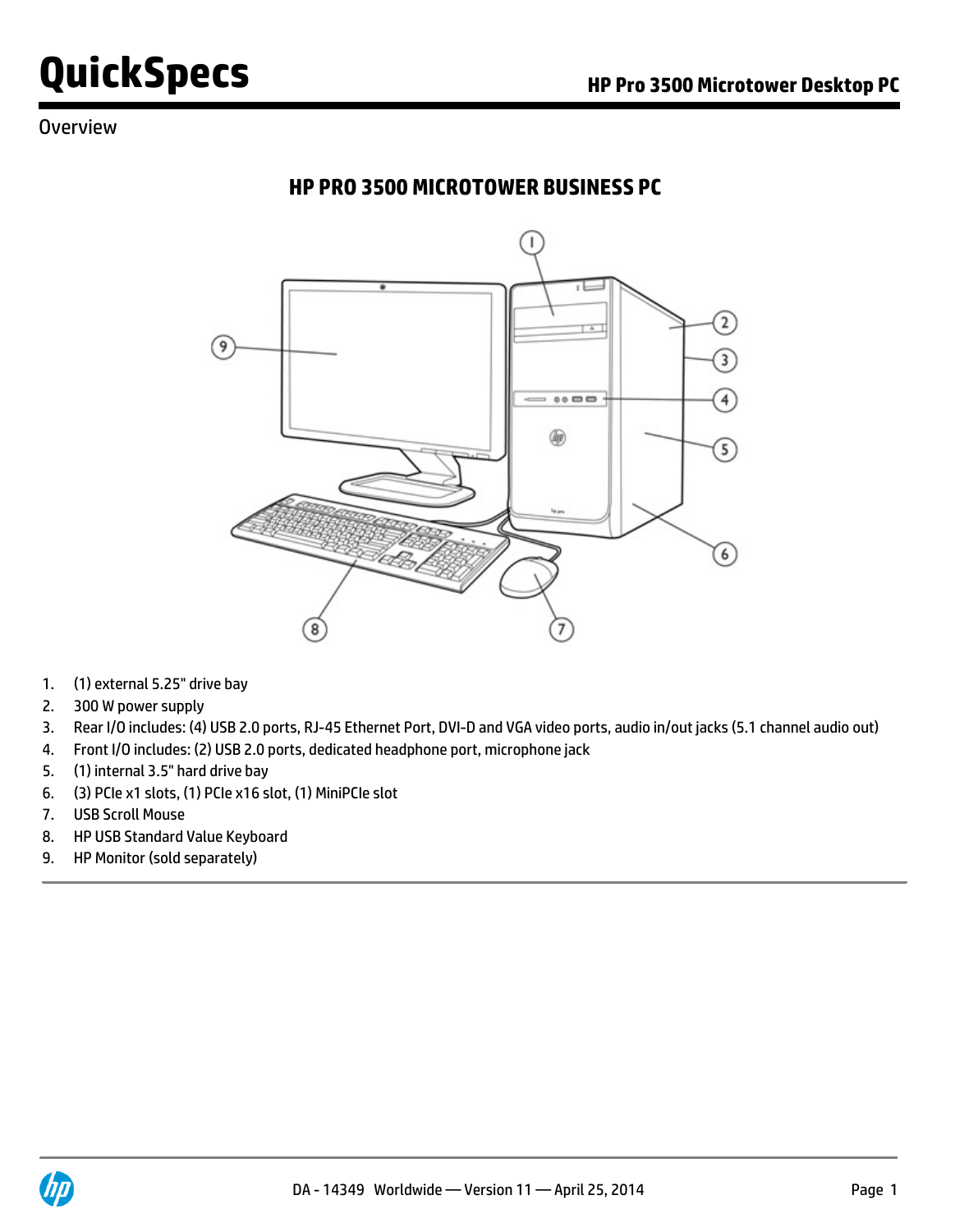## **Overview**

## **At A Glance**

- Windows 8 Pro (64-bit), Windows 8 (64-bit), Windows® 7 Professional Edition (32- and 64-bit), Windows 7 Ultimate Edition (32 and 64-bit), Windows 7 Home Premium Edition (32 and 64-bit), Windows 7 Home Basic Edition (64-bit), Windows 7 Starter Edition (32-bit), FreeDOS, Freelnx
- Choice of Intel® Celeron™, Intel Pentium™ and Intel Core™ i3, Intel Core i5, and Intel Core i7 next generation processors
- Choice of integrated graphics (Intel HD Graphics, Intel HD 2000 Graphics, Intel HD 3000 Graphics)or Intel HD Graphics and available ATI or NVIDIA discrete graphics cards
- Intel H61 Express Chipset
- Up to 8 GB DDR3 1600 MHz SDRAM system memory available standard (depending on model)
- Up to 2 TB 6.0 Gb/s SATA hard drive
- SuperMulti DVD+/-RW Drive or DVD ROM Drive
- Integrated Realtek RTL8171E Gigabit Ethernet Controller
- (6) USB 2.0 ports, including (2) Front, (4) rear
- DVI-D and VGA video ports with that support independent dual display
- HP Wireless NIC 802.11b/g/n Mini Card (1x1) (optional)
- 5.1 audio channels
- Protected by HP Services. Terms and conditions vary by country. Certain restrictions and exclusions apply.

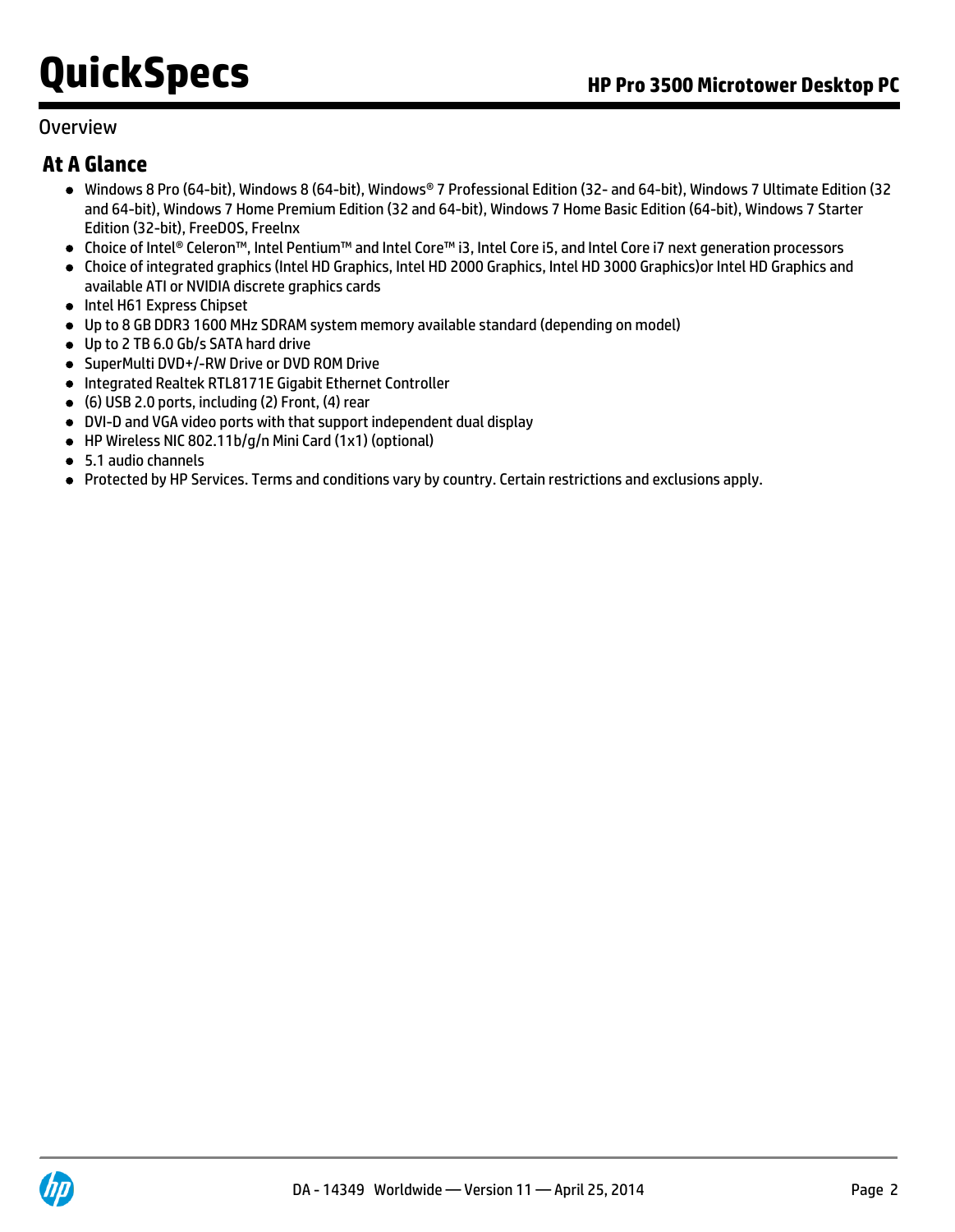## **OPERATING SYSTEMS**

#### **Preinstalled**

Windows 8 Pro (64-bit)\* Windows 8 (64-bit)\* Windows® 7 Ultimate (32-bit or 64-bit)\*\* Windows® 7 Professional (32-bit or 64-bit)\*\* Windows® 7 Home Premium (32-bit or 64-bit)\*\* Windows® 7 Home Basic (64-bit)\*\* Windows® Starter (32-bit)\*\*\* FreeDOS 2.0 FreeLnx

\*Not all features are available in all editions of Windows 8. Systems may require upgraded and/or separately purchased hardware, drivers and/or software<http://www.microsoft.com/windows/windows-7/> for details. to take full advantage of Windows 8 functionality. See [http://www.microsoft.com.](http://www.microsoft.com)

\*\*Not all features are available in all editions of Windows 7. This system may require upgraded and/or separately purchased hardware to take full advantage of Windows 7 functionality. See<http://www.microsoft.com/windows/windows-7/> for details. \*\*\* Restrictions exist for this operating system. It is not available in some countries and is not compatible with some CPUs. Please check for availability.

## **PROCESSOR**

#### **Intel® 3rd Generation Core™ i7 Processors**

Intel® Core™ i7-3770 with Intel HD Graphics 4000 (3.40 GHz, 8 MB cache, 4 cores) 8 threads. Intel Stable Image Platform Program (SIPP)

#### **Intel® 3rd Generation Core™ i5 Processors**

Intel® Core™ i5-3470 with Intel HD Graphics 2500 (3.20 GHz, 6 MB cache, 4 cores) 4 threads. Intel Stable Image Platform Program (SIPP)

#### **Intel® 2nd Generation Core™ i7 Processors**

Intel® Core™ i7-2600 with Intel HD Graphics 2000 (3.40 GHz, 8 MB cache, 4 cores) 8 threads. Up to 3.80 GHz with Intel Turbo Boost Technology

#### **Intel® 2nd Generation Core™ i5 Processors**

| Intel® Core™ i5-2500 with Intel HD Graphics 2000 (3.30 GHz, 6 MB cache, 4 cores) |
|----------------------------------------------------------------------------------|
| 4 threads. Up to 3.70 GHz with Intel Turbo Boost Technology                      |
| Intel® Core™ i5-2400 with Intel HD Graphics 2000 (3.10 GHz, 6 MB cache, 4 cores) |
| 4 threads. Up to 3.40 GHz with Intel Turbo Boost Technology                      |
| Intel® Core™ i5-2320 with Intel HD Graphics 2000 (3.00 GHz, 6 MB cache, 4 cores) |
| 4 threads. Up to 3.30 GHz with Intel Turbo Boost Technology                      |
| Intel® Core™ i5-2310 with Intel HD Graphics 2000 (2.90 GHz, 6 MB cache, 4 cores) |
| 4 threads. Up to 3.20 GHz with Intel Turbo Boost Technology                      |
| Intel® Core™ i5-2300 with Intel HD Graphics 2000 (2.80 GHz, 6 MB cache, 4 cores) |
| 4 threads. Up to 3.10 GHz with Intel Turbo Boost Technology                      |

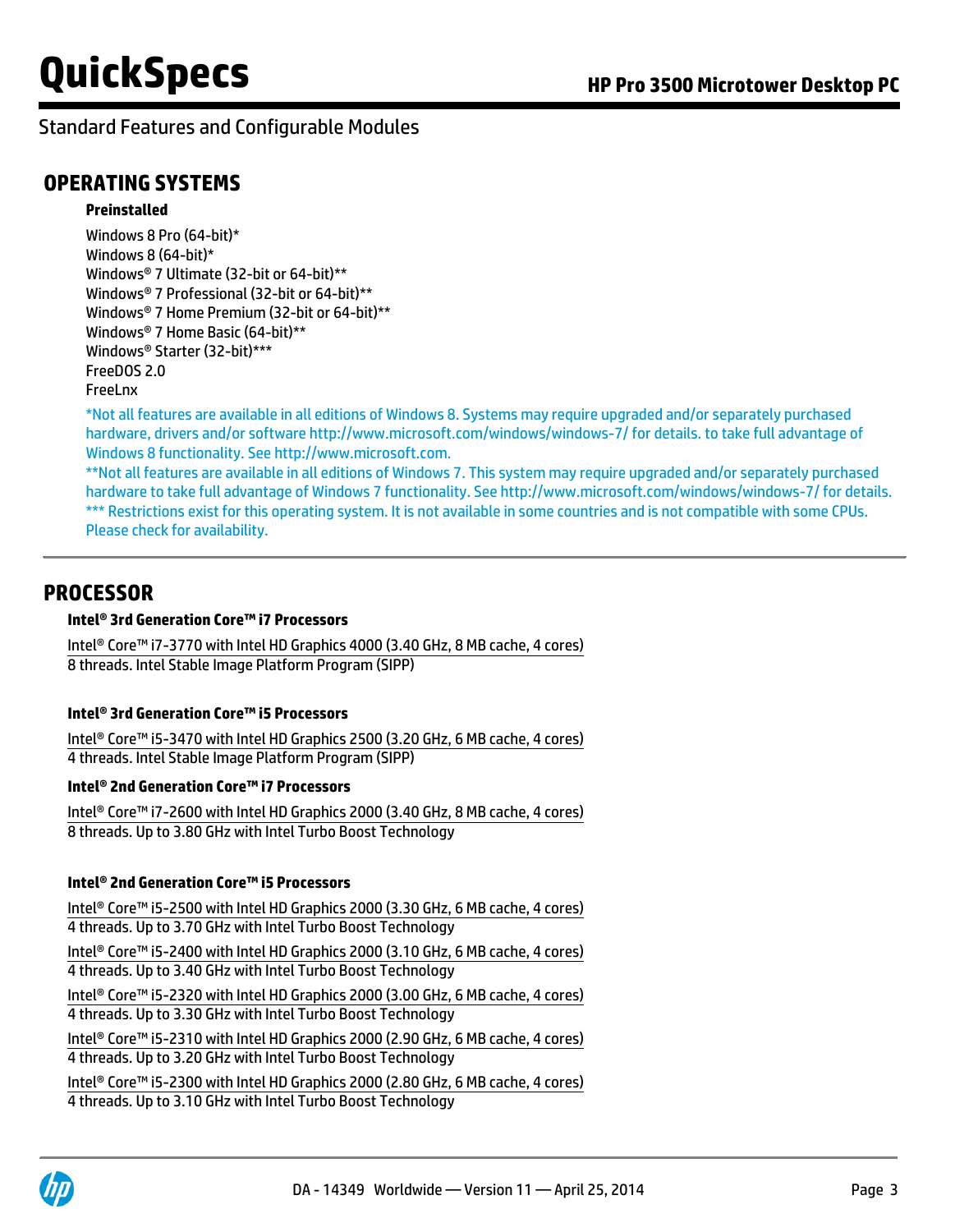#### **Intel® 2nd Generation Core™ i3 Processors**

Intel® Core™ i3-2130 with Intel HD Graphics 2000 (3.40 GHz, 3 MB cache, 2 cores) 4 threads

Intel® Core™ i3-2125 with Intel HD Graphics 3000 (3.30 GHz, 3 MB cache, 2 cores) 4 threads

Intel® Core™ i3-2120 with Intel HD Graphics 2000 (3.30 GHz, 3 MB cache, 2 cores) 4 threads

Intel® Core™ i3-2105 with Intel HD Graphics 3000 (3.10 GHz, 3 MB cache, 2 cores) 4 threads

Intel® Core™ i3-2100 with Intel HD Graphics 2000 (3.10 GHz, 3 MB cache, 2 cores) 4 threads

#### **Intel® Pentium® Processors**

Intel® Pentium® G870 with Intel HD Graphics (3.10 GHz, 3 MB cache, 2 cores) 2 threads Intel® Pentium® G860 with Intel HD Graphics (3.00 GHz, 3 MB cache, 2 cores) 2 threads Intel® Pentium® G850 with Intel HD Graphics (2.90 GHz, 3 MB cache, 2 cores) 2 threads Intel® Pentium® G840 with Intel HD Graphics (2.80 GHz, 3 MB cache, 2 cores) 2 threads Intel® Pentium® G640 with Intel HD Graphics (2.80 GHz, 3 MB cache, 2 cores) 2 threads Intel® Pentium® G630 with Intel HD Graphics (2.70 GHz, 3 MB cache, 2 cores) 2 threads Intel® Pentium® G620 with Intel HD Graphics (2.60 GHz, 3 MB cache, 2 cores) 2 threads

#### **Intel® Celeron® Processors**

Intel® Celeron® G540 with Intel HD Graphics (2.50 GHz, 2 MB cache, 2 cores) 2 threads Intel® Celeron® G530 with Intel HD Graphics (2.40 GHz, 2 MB cache, 2 cores) 2 threads Intel® Celeron® G440 with Intel HD Graphics (1.60 GHz, 1 MB cache, 1 core) 1 thread

#### **CHIPSET**

Intel<sup>®</sup> H61 Express<sup>1</sup>

<sup>1</sup> Intel H61 Express chipset supports up to four Serial ATA (SATA) ports (3 Gb/s).

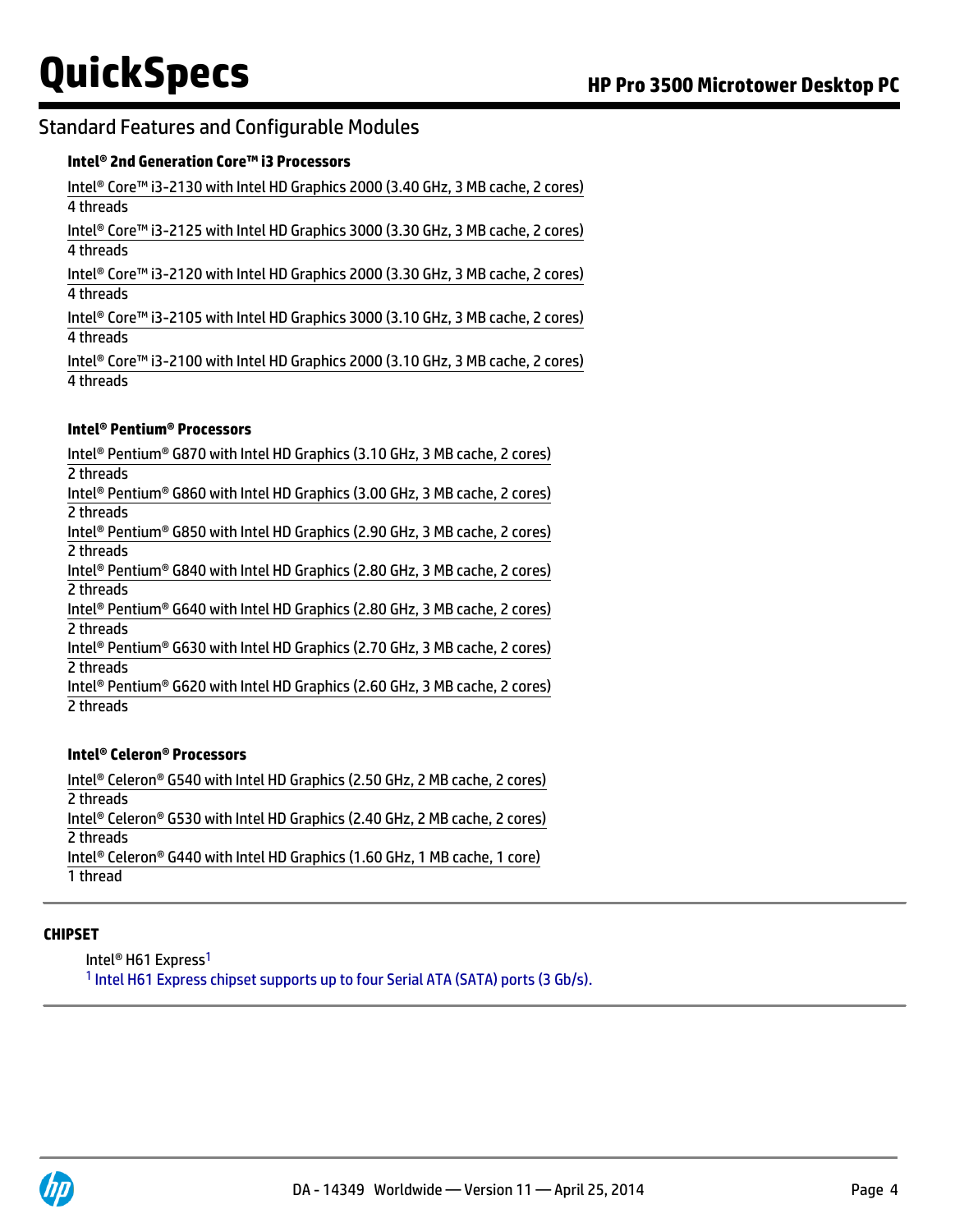## **GRAPHICS**

**Integrated (depends on processor)**

Intel HD Graphics: Basic, 2000, 3000, 2500, 4000

### **Discrete**

AMD Radeon HD 7350 (512 MB) AMD Radeon HD 7450 (1 GB) AMD Radeon 7570 (2 GB) NVIDIA GeForce GT630 (2 GB) NVIIDIA GeForce GT620 (1 GB) NVIDIA GeForce GT530 (2 GB) NVIDIA GeForce GT520 (1 GB)

## **STORAGE**

#### **SATA Hard Drive**

250 GB, 7200 rpm, SATA 6.0 Gb/s, SMART IV, 3.5" 500 GB, 7200 rpm, SATA 6.0 Gb/s, SMART IV, 3.5" 1 TB, 7200 rpm, SATA 6.0 Gb/s, SMART IV, 3.5" 1.5 TB, 7200 rpm, SATA 6.0 Gb/s, SMART IV, 3.5" 2 TB, 7200 rpm, SATA 6.0 Gb/s, SMART IV, 3.5" 1.5 TB, 5400 rpm, SATA 6.0 Gb/s, SMART IV, 3.5" 2 TB, 5400 rpm, SATA 6.0 Gb/s, SMART IV, 3.5"

#### **Optical Disc Drive**

SATA DVD-ROM SATA SuperMulti DVD+/-RW **Media Card Reader** HP 6-in-1

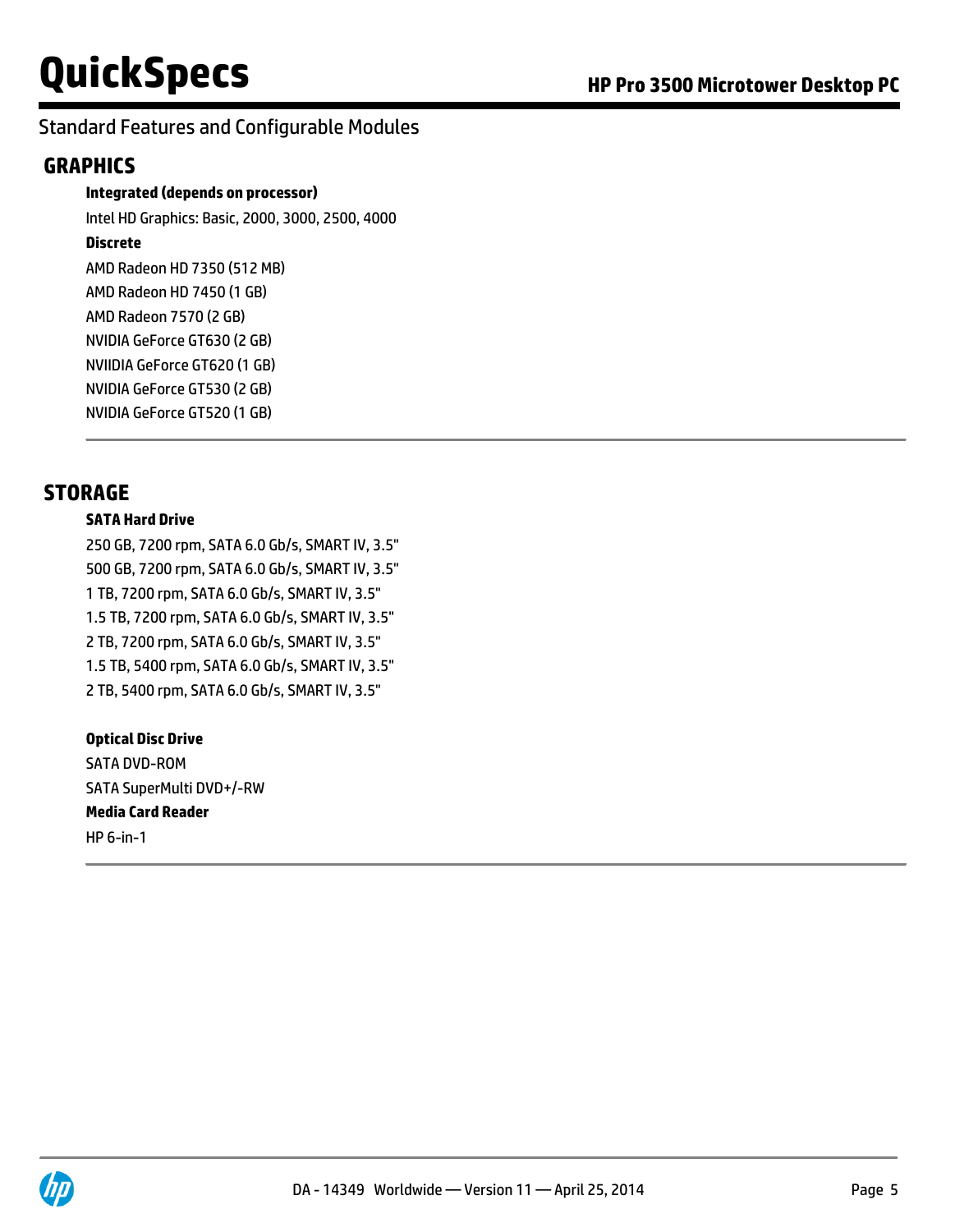

#### **DRIVE SUPPORT**

|                      | <b>Maximum Quantity Supported</b> | <b>Position Supported</b> | Controller            |
|----------------------|-----------------------------------|---------------------------|-----------------------|
| Media Reader         |                                   |                           | Internal USB 2.0 port |
| SuperMulti DVD Drive |                                   |                           | <b>SATA</b>           |
| 3.5" SATA Hard Drive |                                   |                           | <b>SATA</b>           |

### **MEMORY**

#### **Type**

Non-ECC, DDR3 1600 MHz SDRAM UDIMM

**NOTE:** Memory will run at 1333 MHz due to processor/chipset limitations

**Maximum**

8 GB

#### **# of Slots**

#### 2 DIMM

**NOTE:** For systems configured with more than 3 GB of memory and a 32-bit operating system, all memory may not be available due to system resource requirements. Addressing memory above 4 GB requires a 64-bit operating system.

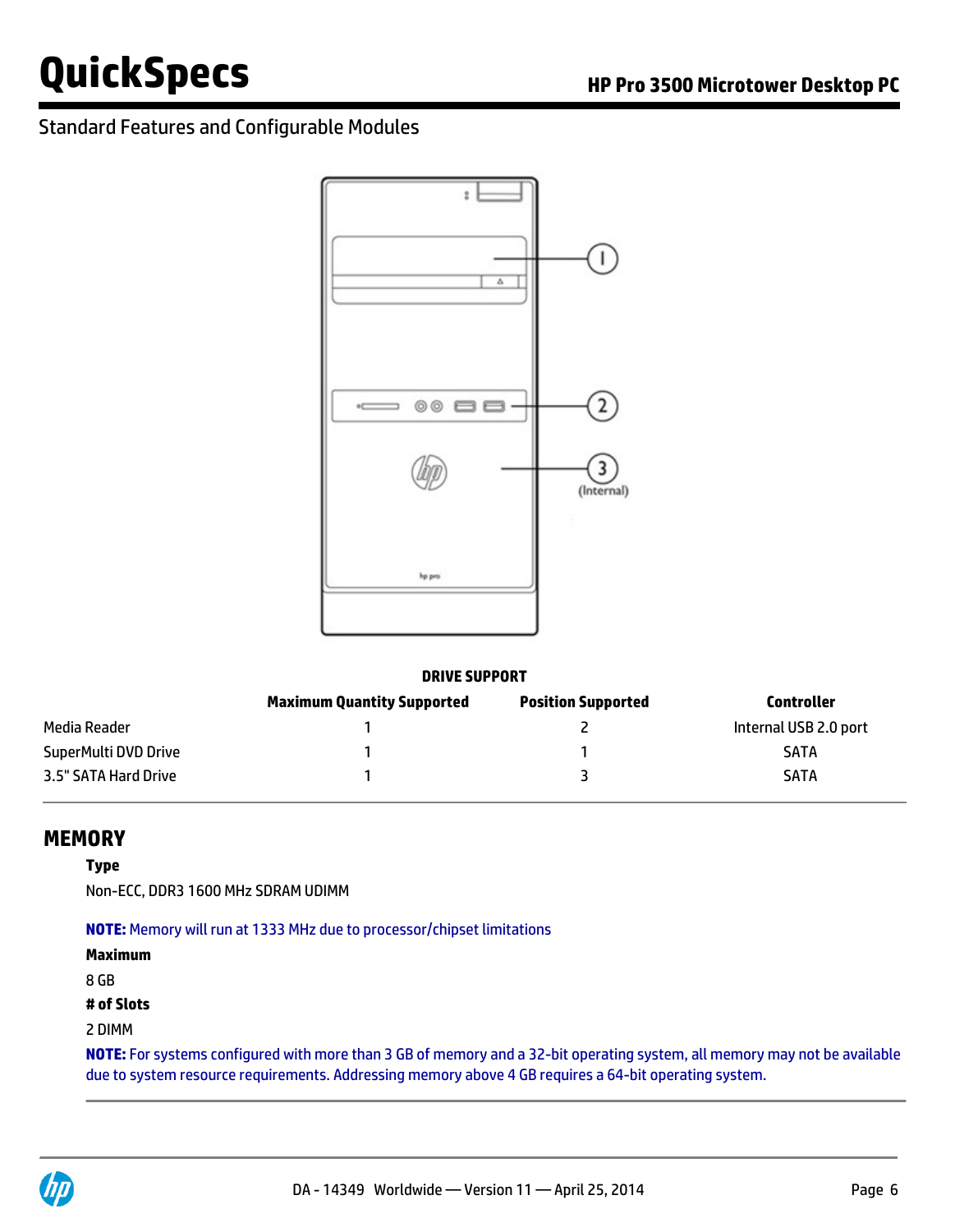## Standard Features and Configurable Modules

## **NETWORKING/COMMUNICATIONS**

#### **Ethernet (RJ-45)**

Realtek RTL8171E Gigabit Ethernet Controller (standard)

#### **Wireless**

802.11b/g/n PCIe x1 (optional) 802.11b/g/n Mini Card (optional)

## **AUDIO/MULTIMEDIA**

Realtek ALC656 Business Headset

## **KEYBOARDS AND POINTING DEVICES**

#### **Keyboard**

HP USB Value Keyboard

#### **Mice**

HP USB Optical Mouse

## **SECURITY**

HP Business PC Security Lock Kit (optional) HP Keyed Cable Lock Kit (optional)

## **SOFTWARE**

**Preinstalled** (varies by country, list below with Windows 8, certain items not included with other operating systems) (Buy Office)

Browser and Toolbars

- Internet Explorer 10
- Norton Toolbar

Security and Protection

• HP Client Security

Productivity

• Buy Office

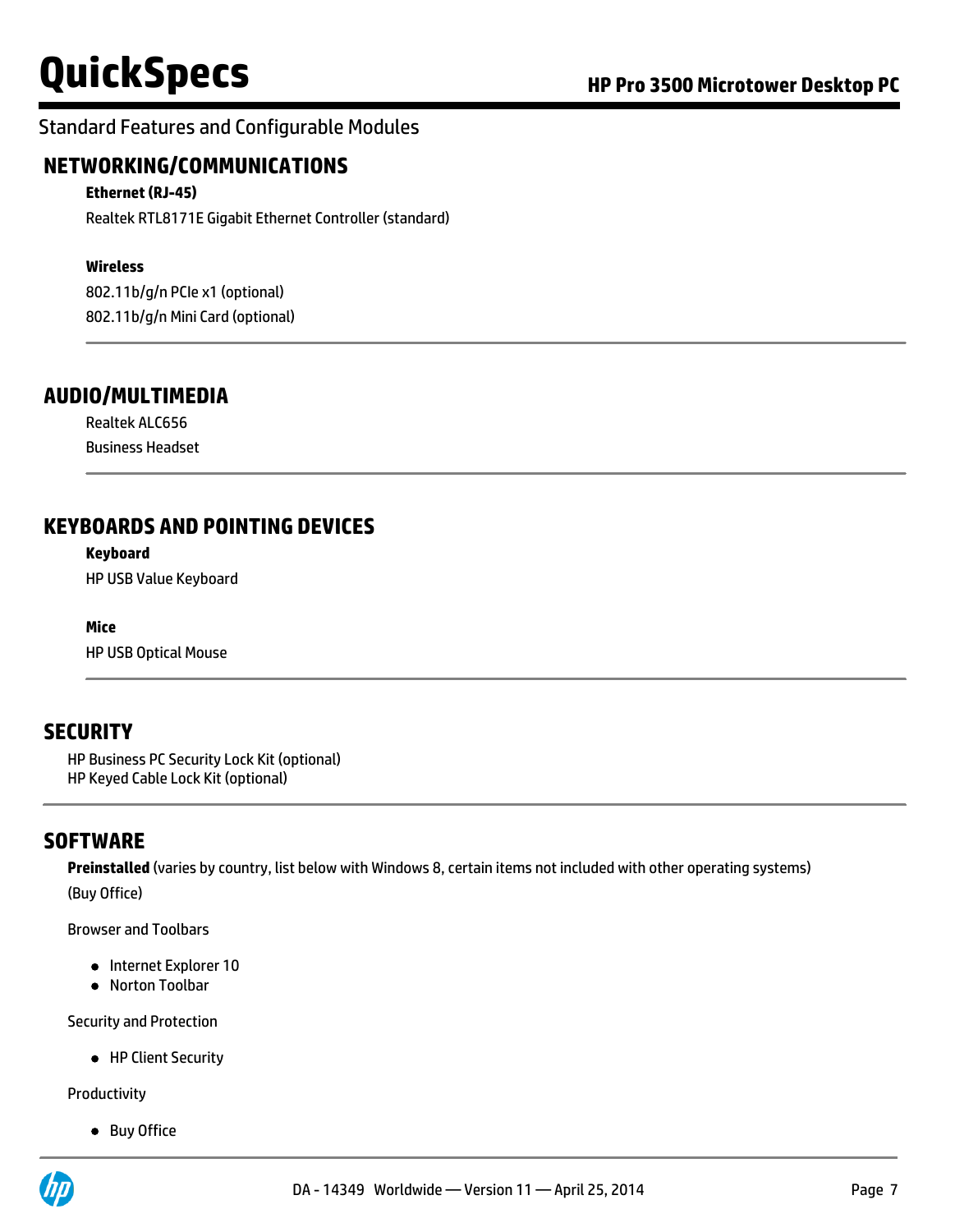Optical Disc Drive Playback and TV Tuners

- CyberLink PowerDVD
- Avermedia TV app
- Hauppauge TV app

Windows® Live™

- **•** Movie Maker
- Writer
- Photo Gallery

Windows 8 applications

- Mail
- Calendar
- People
- SkyDrive
- Photos
- Messaging

#### Photos and Videos

- CyberLink YouCam
- CyberLink Media Suite
- CyberLink Power2Go
- CyberLink Label Print

#### A/V Integration

● HP Connected Remote

Audio Post Processing

● Beats Audio™

Games

HP Games by WildTangent

Communication

- **•** Broadband connection utility
- HP MyRoom

#### Utilities and Support

- HP Online User Guide
- HP Recovery Manager
- HP Support Assistant
- HP MyDisplay
- HP ePrint (driver)

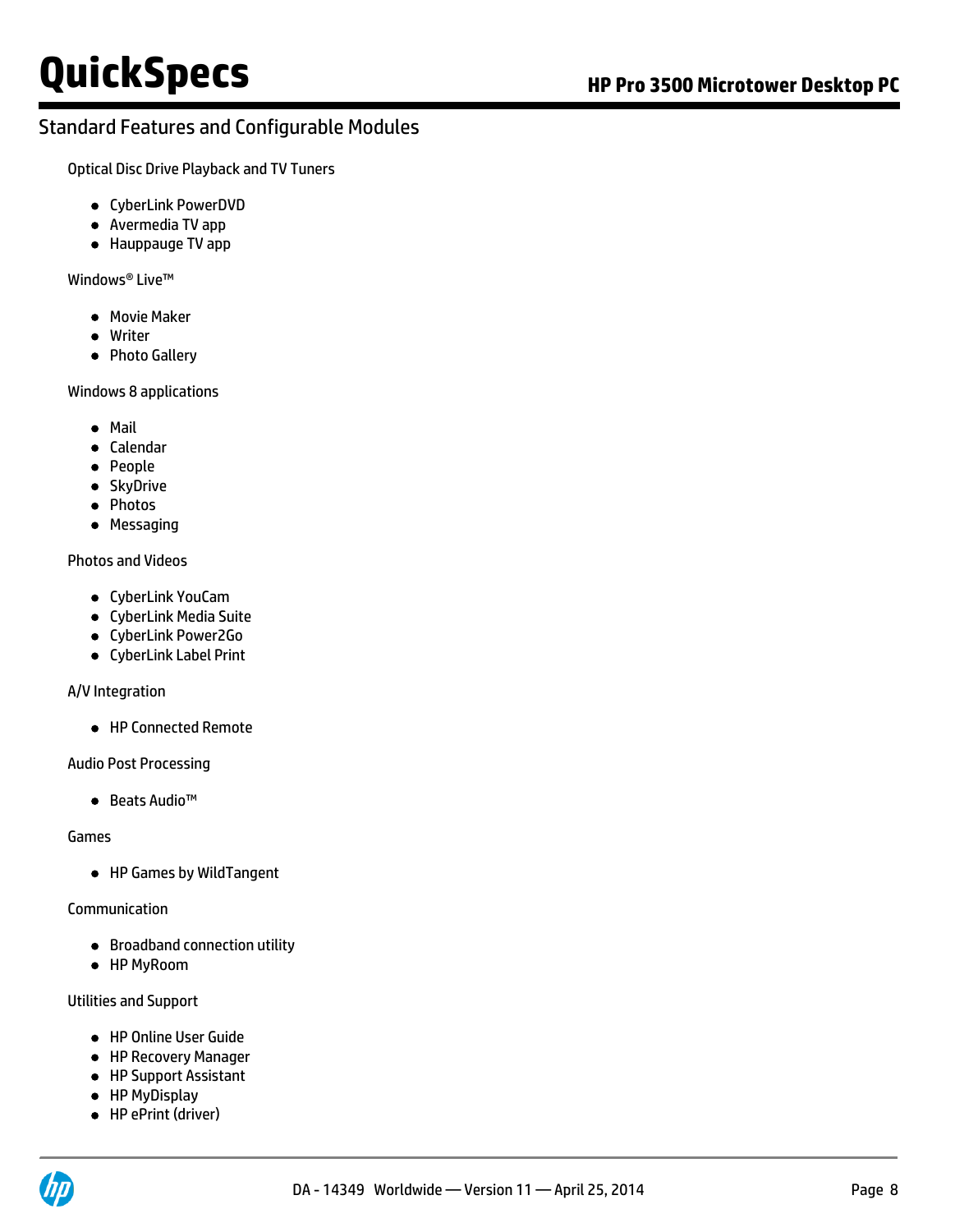## Standard Features and Configurable Modules

### **POWER**

**Power Supply** 300 W, active PFC 300 W, regular

## **WEIGHTS & DIMENSIONS**

#### **Weight**

System Weight 15.28 lbs to 15.83 lbs (approximate) 6.932 kg to 7.18 kg (approximate)

#### **Dimensions (W x D x H)**

Chassis 6.50 x 15.31 x 14.49 in 16.5 x 38.9 x 36.8 cm

### **PORTS**

#### **I/O Ports - Standard**

- 6 USB 2.0 (2 front, 4 rear)
- 1 RJ-45 (rear)
- 1 DVI-D (rear)
- 1 VGA (rear)
- 1 Headphone (front)
- 1 Microphone (front)
- 1 Audio-in (rear)
- 1 Audio out (rear)

#### **I/O Ports - Optional**

4 - USB 3.0 via optional 4-port super speed full-height PCIe x1 card

### **BAYS**

- 1 -- 5.25" external
- 1 -- 3.5" internal

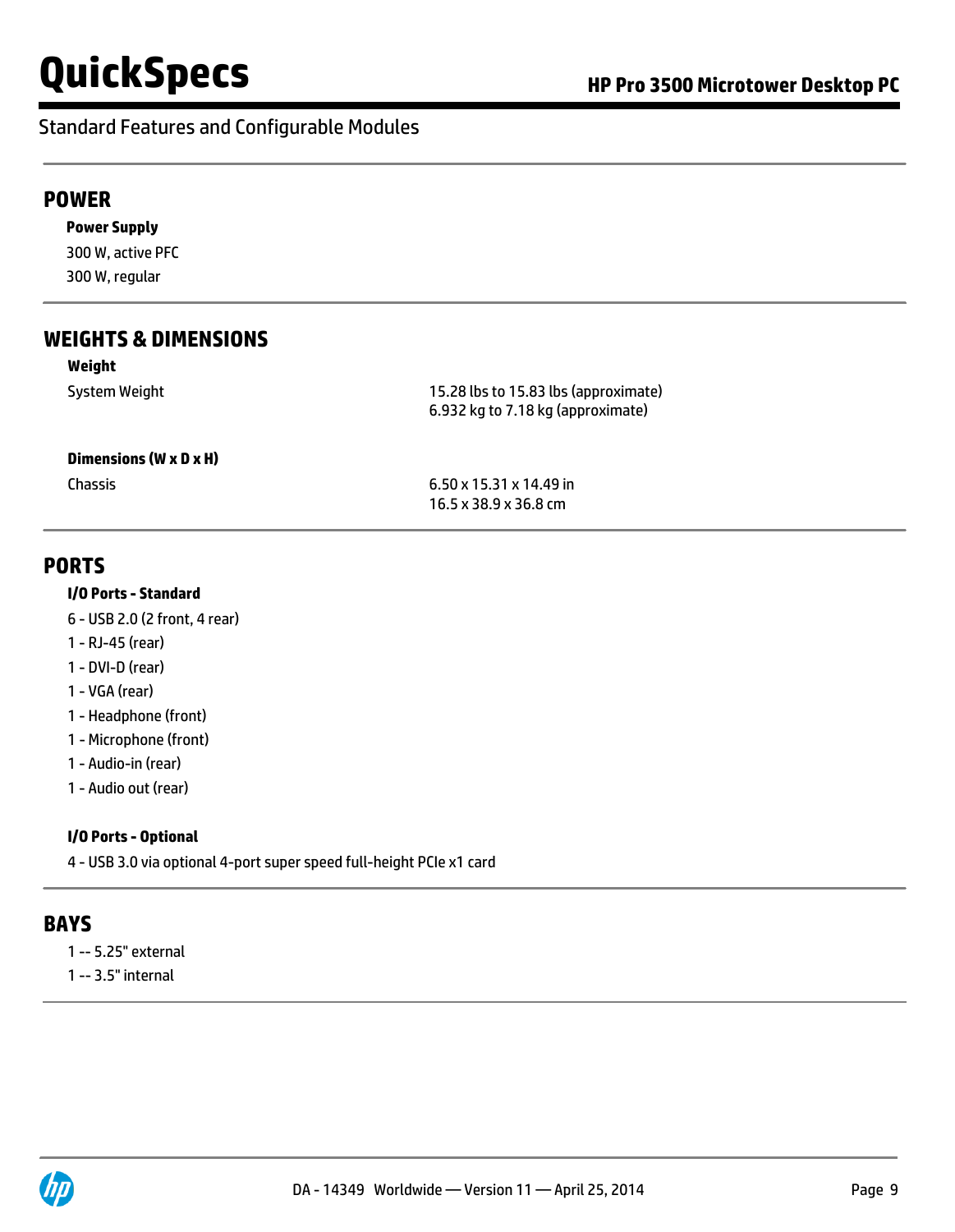## **SLOTS**

- 1 PCIe x16
- 3 PCIe x1
- 1 PCI MiniPCIe

## **FORM FACTOR AVAILABLE**

#### **Form Factor**

Microtower

## **SERVICE AND SUPPORT**

On-site Warranty<sup>Note 1</sup>: 1-1-1, limited warranty delivers on-site, next business-day<sup>Note 2</sup> service for parts and labor and includes free telephone support<sup>Note 3</sup> 24 x 7. Global coverage<sup>Note 2</sup> ensures that any product purchased in one country and transferred to another non-restricted country will remain fully covered under the original warranty and service offering. One-year onsite and labor are not available in all countries.

**NOTE 1**: Terms and conditions may vary by country. Certain restrictions and exclusions apply. Other warranty variations may be offered in your region.

**NOTE 2**: On-site service may be provided pursuant to a service contract between HP and an authorized HP third-party provider, and is not available in certain countries. Global service response times are based on commercially reasonable best effort and may vary by country.

**NOTE 3**: Technical telephone support applies only to HP-configured Compaq and third-party HP-qualified hardware and software. Toll-free calling and 24 x 7 support may not be available in some countries.

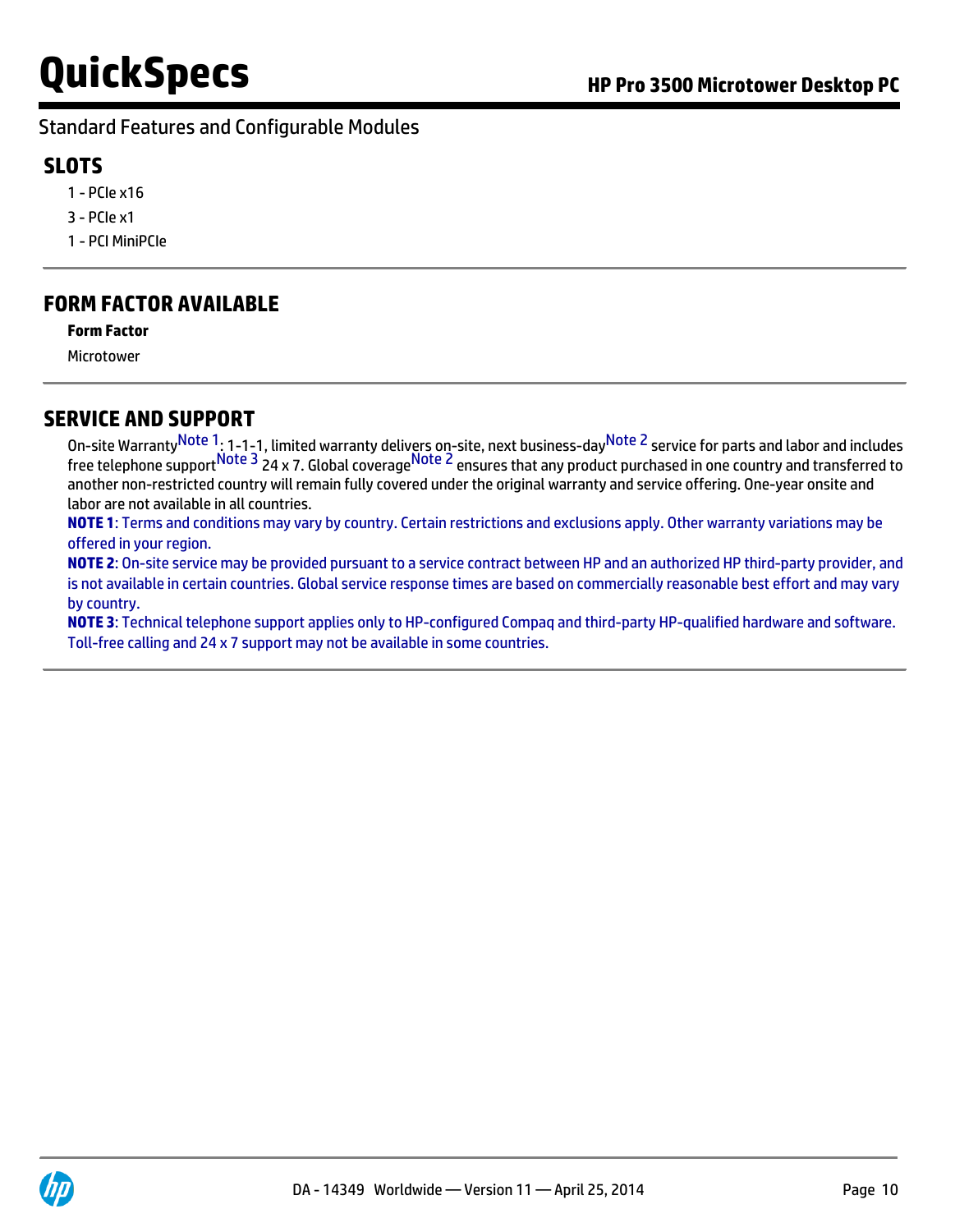## System Unit Specifications and Environmental Data

## **SYSTEM UNIT**

| <b>Dimensions (WxDxH)</b>           | $6.50 \times 15.31 \times 14.49$ in<br>16.5 x 38.9 x 36.8 cm              |                                            |
|-------------------------------------|---------------------------------------------------------------------------|--------------------------------------------|
| Weight                              | 15.28 lbs to 15.83 lbs (approximate)<br>6.932 kg to 7.18 kg (approximate) |                                            |
| <b>Packaging Dimensions (LxWxH)</b> | 19.52 x 9.45 x 20.39 in<br>496x 240 x 518 mm                              |                                            |
| <b>Shipping Weight</b>              | 1.94 lb ~22.49 lb<br>9.952 kg ~10.2 kg                                    |                                            |
| <b>Temperature</b>                  | <b>Operating</b>                                                          | 32° to 104° F (0 to 40° C)                 |
|                                     | Non-operating                                                             | $-22^{\circ}$ to 149° F (-30° to 65° C)    |
| <b>Relative Humidity</b>            | <b>Operating</b>                                                          | 10% to 90% (non-condensing at ambient)     |
|                                     | Non-operating                                                             | 5% to 95% (non-condensing at ambient)      |
| <b>Shock</b>                        | <b>Operating</b>                                                          | 40 G. half-sine                            |
|                                     | Non-operating                                                             | 35G, T-Shock, 165 cm/sec half sine, 2-3 ms |
| <b>Maximum Altitude</b>             | <b>Operating</b>                                                          | 10,000 ft (3048 m)                         |
| (unpressurized)                     | Non-operating                                                             | 30,000 ft (9144 m)                         |
| <b>Environmental</b>                | TAA Compliant                                                             | Yes                                        |

For accessibility information on HP products, please visit[: http://www.hp.com/accessibility](http://www.hp.com/accessibility).

### **INTEL HD GRAPHICS**

| <b>VGA Controller</b>          | Integrated                                                                                                                                                                                                                                                                                                                                                                                                                                                                    |                            |  |
|--------------------------------|-------------------------------------------------------------------------------------------------------------------------------------------------------------------------------------------------------------------------------------------------------------------------------------------------------------------------------------------------------------------------------------------------------------------------------------------------------------------------------|----------------------------|--|
| DVI-D                          | Integrated                                                                                                                                                                                                                                                                                                                                                                                                                                                                    |                            |  |
| <b>Bus Type</b>                | PCI Express x16                                                                                                                                                                                                                                                                                                                                                                                                                                                               |                            |  |
| <b>RAMDAC</b>                  | Integrated, 350 MHz                                                                                                                                                                                                                                                                                                                                                                                                                                                           |                            |  |
| Memory                         | Intel graphics do not have dedicated memory but utilizes some of the computer's system<br>memory The amount of memory used for graphics depending on the amount of system<br>memory installed, BIOS settings, operating system, and system load. 32 MB is pre-allocated<br>for graphics use at system boot time. Additional memory can be allocated at boot time by the<br>BIOS for PAVP (Protected Audio Video Playback) support for playback of protected video<br>content. |                            |  |
|                                | Additional memory is allocated for graphics as needed using Intel's Dynamic Video Memory<br>Technology (DVMT), to provide an optimal balance between graphics and system memory use.                                                                                                                                                                                                                                                                                          |                            |  |
|                                | <b>Microsoft Windows XP</b>                                                                                                                                                                                                                                                                                                                                                                                                                                                   | <b>Microsoft Windows 7</b> |  |
| <b>Maximum Graphics Memory</b> | Up to 1GB                                                                                                                                                                                                                                                                                                                                                                                                                                                                     | Up to 1.7GB                |  |
|                                | NOTE: the actual amount of maximum graphics memory can be less than the amounts listed<br>above depending upon your computer's configuration.                                                                                                                                                                                                                                                                                                                                 |                            |  |
| <b>HW Video Decode</b>         | AVC/VC1/MPEG2/JPEG/MJPEG/PAVP                                                                                                                                                                                                                                                                                                                                                                                                                                                 |                            |  |
| <b>Maximum Color Depth</b>     | 32 bits/pixel                                                                                                                                                                                                                                                                                                                                                                                                                                                                 |                            |  |
|                                | <b>3rd Generation Core processors:</b>                                                                                                                                                                                                                                                                                                                                                                                                                                        |                            |  |
|                                |                                                                                                                                                                                                                                                                                                                                                                                                                                                                               |                            |  |

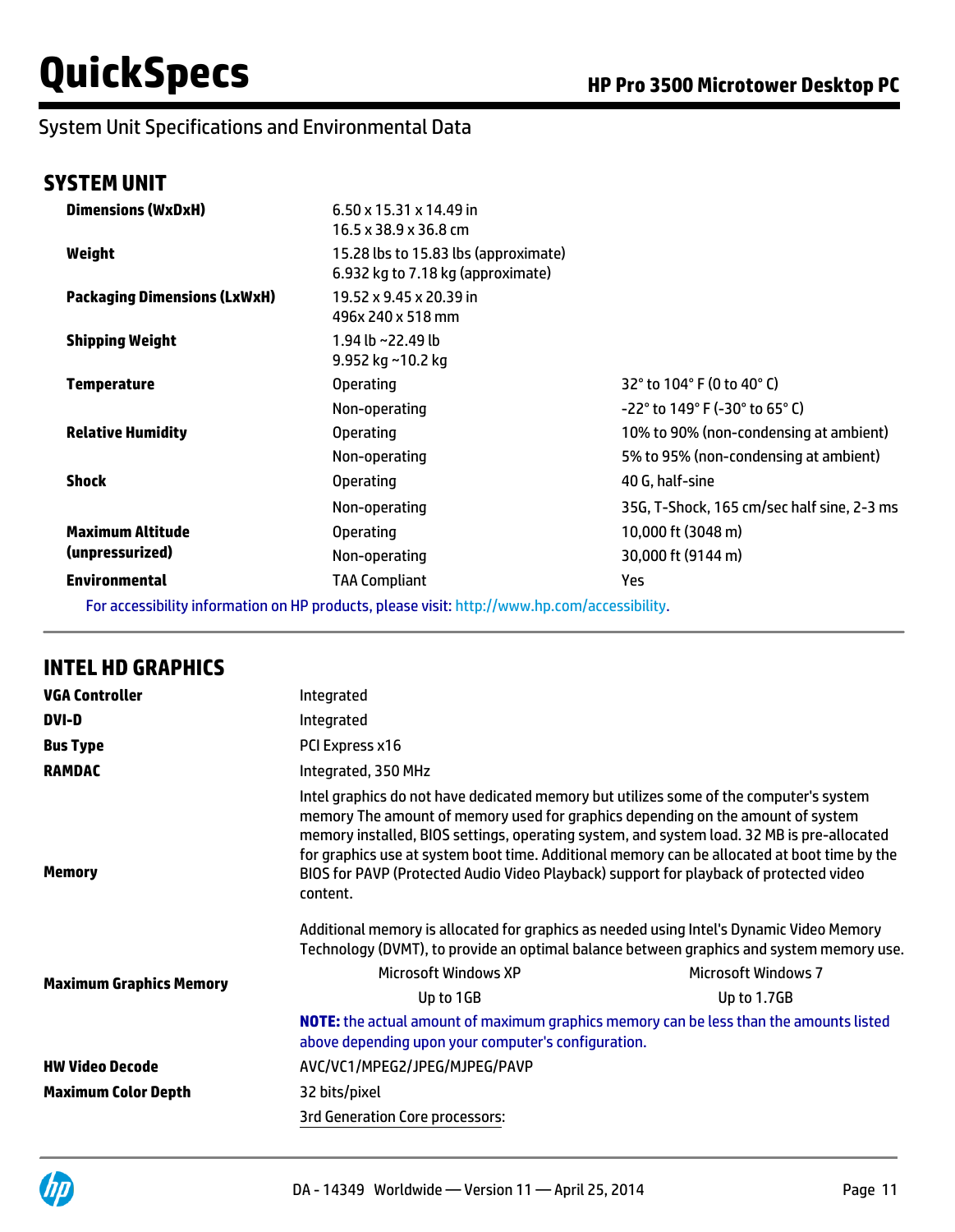## System Unit Specifications and Environmental Data

- The Processor Graphics contains a refresh of the seventh generation graphics core enabling substantial gains in performance and lower power consumption. Up to 16 EU support.
- Next Generation Intel Clear Video Technology HD Support is a collection of video playback and enhancement features that improve the end user's viewing experience
	- Encode/transcode HD content
	- Playback of high definition content including Blu-ray Disc
	- $\circ$  Superior image quality with sharper, more colorful images
	- Playback of Blu-ray disc S3D content using HDMI (V.1.4 with 3D)
- DirectX Video Acceleration (DXVA) support for accelerating video processing Full AVC/VC1/MPEG2 HW Decode
- Advanced Scheduler 2.0, 1.0, XPDM support
- Windows 7, Windows XP, OSX, Linux OS Support
- DirectX 11, DirectX 10.1, DirectX 10, DirectX 9 support
- OpenGL 3.3 support

#### 2nd Generation Core processors:

- The Processor Graphics contains a refresh of the sixth generation graphics core enabling substantial gains in performance and lower power consumption.
- Next Generation Intel Clear Video Technology HD support is a collection of video playback and enhancement features that improve the end user's viewing experience.
	- Encode/transcode HD content
	- Playback of high definition content including Blu-ray Disc
	- $\circ$  Superior image quality with sharper, more colorful images
	- Playback of Blu-ray disc S3D content using HDMI (V.1.4 with 3D)
- DirectX Video Acceleration (DXVA) support for accelerating video processing Full AVC/VC1/MPEG2 HW Decode
- Advanced Scheduler 2.0, 1.0, XPDM support
- Windows 7, XP, Windows Vista, OSX, Linux OS Support
- DirectX 10.1, DirectX 10, DirectX 9 support
- OpenGL 3.0 support

#### **Supported Display Resolutions and Refresh Rates**

#### **NOTE:** other resolutions may be available but are not recommended as they may not have been tested and qualified by HP

| <b>Resolution</b> | Analog | <b>Digital</b> |
|-------------------|--------|----------------|
| 640x480           | 85     | 60             |
| 800x600           | 85     | 60             |
| 1024x768          | 85     | 60             |
| 1280x720          | 85     | 60             |
| 1280x1024         | 85     | 60             |
| 1440×900          | 75     | 60             |
| 1600x1200         | 85     | 60             |
| 1680x1050         | 75     | 60             |
| 1920x1080         | 85     | 60-R           |
| 1920x1200         | 85     | $60-R$         |
| 1920x1440         | 85     | N/A            |
| 2048x1536         | 75     | N/A            |
|                   |        |                |

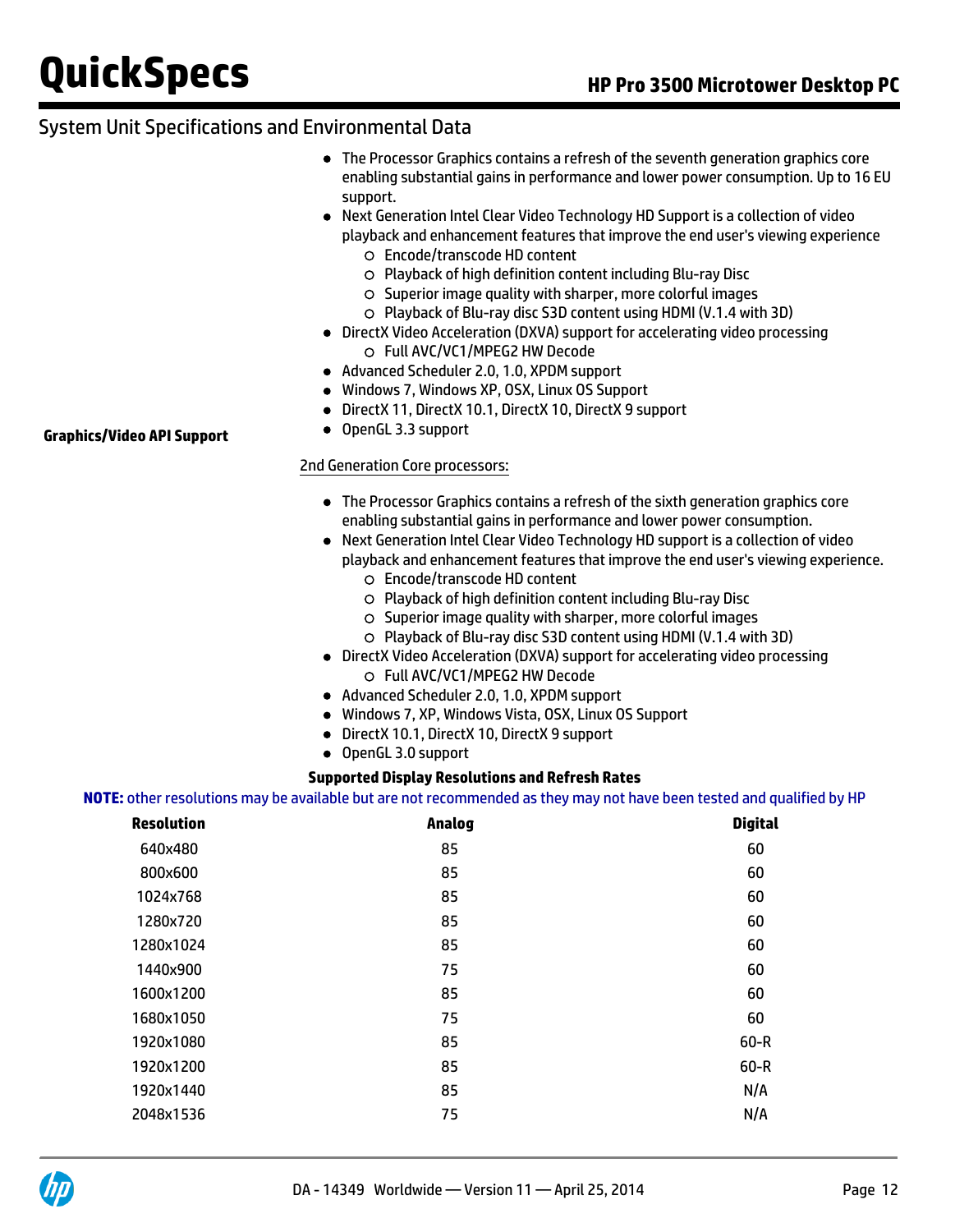## System Unit Specifications and Environmental Data

2560x1600 N/A 60\*

**NOTE:** Other resolutions may be available but are not recommended as the may not have been tested and qualified by HP **NOTE:** 60-R denotes reduced blanking timings are used on single-link DVI connections and may be used with other digital connections

## **ENVIRONMENTAL INFORMATION**

| <b>Unit Environment and</b><br><b>Operating Conditions</b> | <b>General Unit Operating Guidelines</b>                                                                                                                                                                                                                                                                                                                                                                                                                                                                                                                                                                                                                                                                                                                                                                                                                                                                                                                                                                                                                                                                                   |                                 |                |                                        |
|------------------------------------------------------------|----------------------------------------------------------------------------------------------------------------------------------------------------------------------------------------------------------------------------------------------------------------------------------------------------------------------------------------------------------------------------------------------------------------------------------------------------------------------------------------------------------------------------------------------------------------------------------------------------------------------------------------------------------------------------------------------------------------------------------------------------------------------------------------------------------------------------------------------------------------------------------------------------------------------------------------------------------------------------------------------------------------------------------------------------------------------------------------------------------------------------|---------------------------------|----------------|----------------------------------------|
| declarations                                               | • Keep the computer away from excessive moisture, direct moisture and the extremes of heat and<br>cold, to ensure that unit is operated within the specified operating range.<br>• Leave a 4 in (10.2 cm) clearance on all vented sides of the computer to permit the required airflow.<br>Never restrict airflow into the computer by blocking any vents or air intakes.<br>• Do not stack computers on top of each other or place computers so near each other that they are<br>subject to each other's re-circulated or preheated air.<br>• Occasionally clean the air vents on the front, back, and any other vented side of the computer. Lint,<br>dust and other foreign matter can block the vents and limit the airflow.<br>If the computer is to be operated within a separate enclosure, intake and exhaust ventilation must be<br>provided on the enclosure, and the same operating guidelines listed above will still apply.<br>Eco-Label Certifications & This product has received or is in the process of being certified to the following approvals and may be<br>labeled with one or more of these marks: |                                 |                |                                        |
|                                                            |                                                                                                                                                                                                                                                                                                                                                                                                                                                                                                                                                                                                                                                                                                                                                                                                                                                                                                                                                                                                                                                                                                                            |                                 |                |                                        |
|                                                            | IT ECO declaration This product conforms to the examination standards (2003 version) under JEITA's Label<br>System.                                                                                                                                                                                                                                                                                                                                                                                                                                                                                                                                                                                                                                                                                                                                                                                                                                                                                                                                                                                                        |                                 |                |                                        |
| <b>System Configuration</b>                                | The configuration used for the Energy Consumption and Declared Noise Emissions data for the Microtower<br>model is based on a typically configured product                                                                                                                                                                                                                                                                                                                                                                                                                                                                                                                                                                                                                                                                                                                                                                                                                                                                                                                                                                 |                                 |                |                                        |
| <b>Energy Consumption</b>                                  |                                                                                                                                                                                                                                                                                                                                                                                                                                                                                                                                                                                                                                                                                                                                                                                                                                                                                                                                                                                                                                                                                                                            | <b>115 VAC</b>                  | <b>230 VAC</b> | <b>100 VAC</b>                         |
|                                                            | <b>Normal Operation</b>                                                                                                                                                                                                                                                                                                                                                                                                                                                                                                                                                                                                                                                                                                                                                                                                                                                                                                                                                                                                                                                                                                    | 58.2W                           | 58.86W         | 57.97 W                                |
|                                                            | Sleep (ENERGY STAR® low<br>power mode)                                                                                                                                                                                                                                                                                                                                                                                                                                                                                                                                                                                                                                                                                                                                                                                                                                                                                                                                                                                                                                                                                     | 1.96W                           | 1.97W          | 1.96 W                                 |
|                                                            | <b>Off</b>                                                                                                                                                                                                                                                                                                                                                                                                                                                                                                                                                                                                                                                                                                                                                                                                                                                                                                                                                                                                                                                                                                                 | 0.92W                           | 0.92W          | 0.92 W                                 |
|                                                            | NOTE: Energy efficiency data listed is for an ENERGY STAR® compliant product if offered within the model<br>family. HP computers marked with the ENERGY STAR® Logo are compliant with the applicable U.S.<br>Environmental Protection Agency (EPA) ENERGY STAR® specifications for computers. If a model family<br>does not offer ENERGY STAR® compliant configurations, then energy efficiency data listed is for a typically<br>configured model.                                                                                                                                                                                                                                                                                                                                                                                                                                                                                                                                                                                                                                                                        |                                 |                |                                        |
| <b>Heat Dissipation*</b>                                   |                                                                                                                                                                                                                                                                                                                                                                                                                                                                                                                                                                                                                                                                                                                                                                                                                                                                                                                                                                                                                                                                                                                            | <b>115 VAC</b>                  | <b>230 VAC</b> | <b>100 VAC</b>                         |
|                                                            | <b>Normal Operation</b>                                                                                                                                                                                                                                                                                                                                                                                                                                                                                                                                                                                                                                                                                                                                                                                                                                                                                                                                                                                                                                                                                                    | 200 BTU/hr                      | 201BTU/hr      | 198 BTU/hr                             |
|                                                            | Sleep                                                                                                                                                                                                                                                                                                                                                                                                                                                                                                                                                                                                                                                                                                                                                                                                                                                                                                                                                                                                                                                                                                                      | 7 BTU/hr                        | 7 BTU/hr       | 7 BTU/hr                               |
|                                                            | <b>Off</b>                                                                                                                                                                                                                                                                                                                                                                                                                                                                                                                                                                                                                                                                                                                                                                                                                                                                                                                                                                                                                                                                                                                 | 3 BTU/hr                        | 3 BTU/hr       | 3 BTU/hr                               |
|                                                            | NOTE: Heat dissipation is calculated based on the measured watts, assuming the service level is attained<br>for one hour.                                                                                                                                                                                                                                                                                                                                                                                                                                                                                                                                                                                                                                                                                                                                                                                                                                                                                                                                                                                                  |                                 |                |                                        |
| <b>Declared Noise Emissions</b>                            | <b>Typically Configured</b>                                                                                                                                                                                                                                                                                                                                                                                                                                                                                                                                                                                                                                                                                                                                                                                                                                                                                                                                                                                                                                                                                                | <b>Sound Power (LWAd, bels)</b> |                | <b>Sound Pressure (LpAm, decibels)</b> |
| (in accordance with ISO<br>7779 and ISO 9296)              | Idle                                                                                                                                                                                                                                                                                                                                                                                                                                                                                                                                                                                                                                                                                                                                                                                                                                                                                                                                                                                                                                                                                                                       | 3.6                             |                | 24                                     |
|                                                            | <b>Fixed Disk (random writes)</b>                                                                                                                                                                                                                                                                                                                                                                                                                                                                                                                                                                                                                                                                                                                                                                                                                                                                                                                                                                                                                                                                                          | 3.7                             |                | 26                                     |
|                                                            | Longevity and Upgrading This product can be upgraded, possibly extending its useful life by several years. Upgradeable features                                                                                                                                                                                                                                                                                                                                                                                                                                                                                                                                                                                                                                                                                                                                                                                                                                                                                                                                                                                            |                                 |                |                                        |

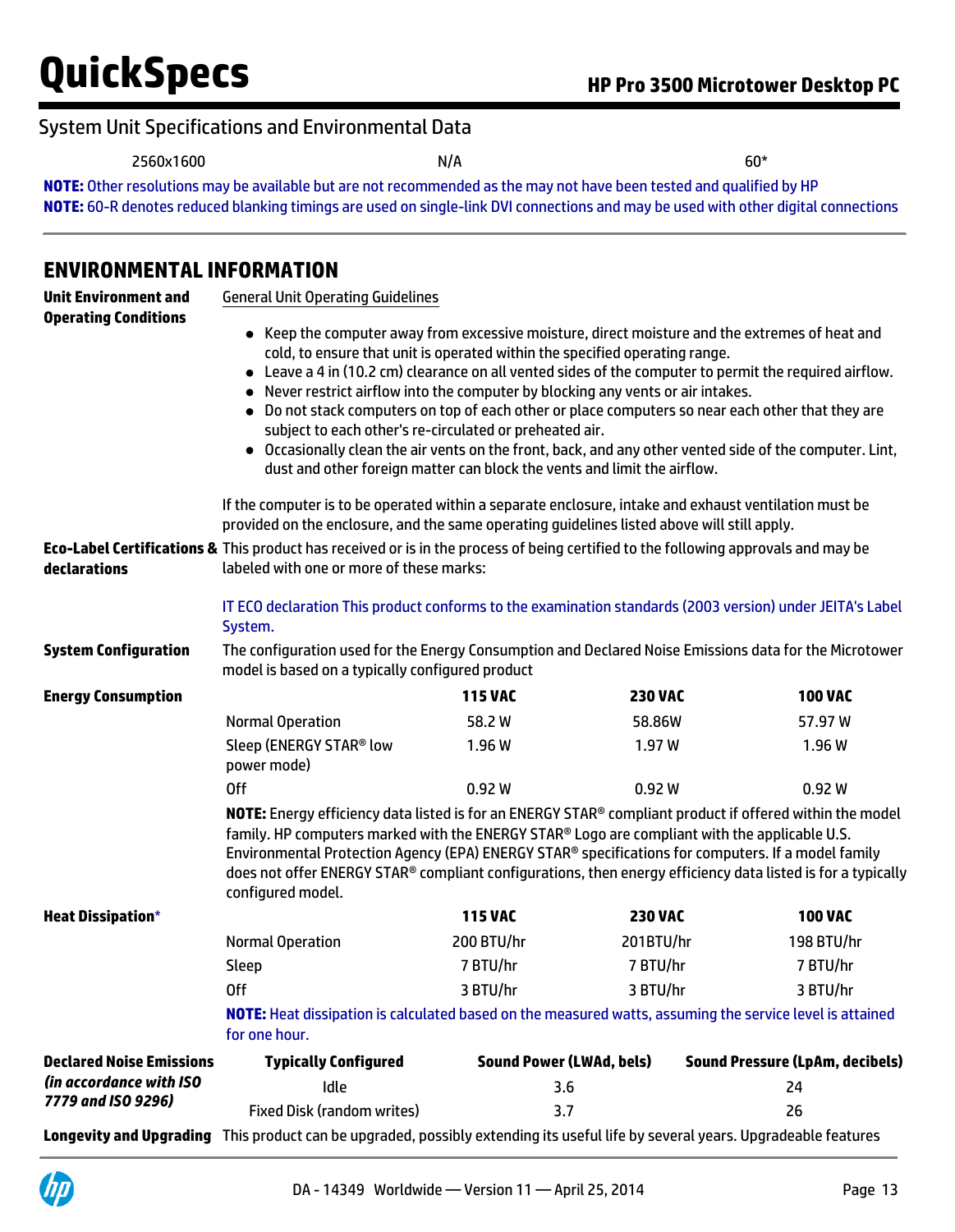## System Unit Specifications and Environmental Data

and/or components contained in the product may include:

|                         | • Intel LGA775 processor socket<br>• 1 empty PCI slot (w/ optional PCI riser card), or<br>1 empty PCIe x16 slot (w/optional PCIe riser card)<br>• 1 internal drive slot<br>• 1 Slimline optical drive slot<br>• 2 memory slots                                                                                                                                                                                                                                                                                                                                                                                                                       |
|-------------------------|------------------------------------------------------------------------------------------------------------------------------------------------------------------------------------------------------------------------------------------------------------------------------------------------------------------------------------------------------------------------------------------------------------------------------------------------------------------------------------------------------------------------------------------------------------------------------------------------------------------------------------------------------|
|                         | Spare parts are available throughout the warranty period and or for up to "5" years after the end of<br>production                                                                                                                                                                                                                                                                                                                                                                                                                                                                                                                                   |
| <b>Batteries</b>        | This battery(s) in this product comply with EU Directive 2006/66/EC                                                                                                                                                                                                                                                                                                                                                                                                                                                                                                                                                                                  |
|                         | Batteries used in the product do not contain:                                                                                                                                                                                                                                                                                                                                                                                                                                                                                                                                                                                                        |
|                         | Mercury greater the 5ppm by weight<br>Cadmium greater than 10ppm by weight                                                                                                                                                                                                                                                                                                                                                                                                                                                                                                                                                                           |
|                         | • Battery size: CR2032 (coin cell)<br>• Battery type: Lithium                                                                                                                                                                                                                                                                                                                                                                                                                                                                                                                                                                                        |
| <b>Batteries</b>        | • This product is in compliance with the Restrictions of Hazardous Substances (RoHS) directive -<br>2002/95/EC.                                                                                                                                                                                                                                                                                                                                                                                                                                                                                                                                      |
|                         | • This HP product is designed to comply with the Waste Electrical and Electronic Equipment (WEEE)<br>Directive - 2002/96/EC.                                                                                                                                                                                                                                                                                                                                                                                                                                                                                                                         |
|                         | • This product is in compliance with California Proposition 65 (State of California; Safe Drinking Water<br>and Toxic Enforcement Act of 1986).                                                                                                                                                                                                                                                                                                                                                                                                                                                                                                      |
|                         | • Plastics parts weighing over 25 grams used in the product are marked per ISO 11469 and ISO1043.                                                                                                                                                                                                                                                                                                                                                                                                                                                                                                                                                    |
|                         | • This product contains 0% post-consumer recycled plastic (by wt.)<br>• This product is 95% recyclable when properly disposed of at end of life.                                                                                                                                                                                                                                                                                                                                                                                                                                                                                                     |
|                         | <b>Packaging Materials</b>                                                                                                                                                                                                                                                                                                                                                                                                                                                                                                                                                                                                                           |
|                         | $\bullet$ External:                                                                                                                                                                                                                                                                                                                                                                                                                                                                                                                                                                                                                                  |
|                         | O PAPER/Corrugated 960 g<br>• Internal:                                                                                                                                                                                                                                                                                                                                                                                                                                                                                                                                                                                                              |
|                         | O PLASTIC/EPS (Expanded Polystyrene) 163 q<br>O PLASTIC/Polyethylene low density 58 g                                                                                                                                                                                                                                                                                                                                                                                                                                                                                                                                                                |
|                         | • The PAPER/Corrugated material contains at least 50% recycled content.                                                                                                                                                                                                                                                                                                                                                                                                                                                                                                                                                                              |
|                         | The PLASTIC/EPS (Expanded Polystyrene) material contains at least 0% recycled content.<br>• The PLASTIC/Polyethylene low density material contains at least 0% recycled content.                                                                                                                                                                                                                                                                                                                                                                                                                                                                     |
| <b>RoHS2 Compliance</b> | Hewlett-Packard is committed to compliance with all applicable environmental laws and regulations,<br>including the European Union Restriction of Hazardous Substances (RoHS) Directive. HP's goal is to exceed<br>compliance obligations by meeting the requirements of the RoHS Directive on a worldwide basis. By July 1,<br>2006, RoHS substances will be virtually eliminated (virtually = to levels below legal limits) for all HP<br>electronic products subject to the RoHS Directive, except where it is widely recognized that there is no<br>technically feasible alternative (as indicated by an exemption under the EU RoHS Directive). |
| <b>Material Usage</b>   | This product does not contain any of the following substances in excess of regulatory limits (refer to the<br>HP General Specification for the Environment at:                                                                                                                                                                                                                                                                                                                                                                                                                                                                                       |

[http://www.hp.com/hpinfo/globalcitizenship/environment/supplychain/gen\\_specifications.html\)](http://www.hp.com/hpinfo/globalcitizenship/environment/)

Asbestos

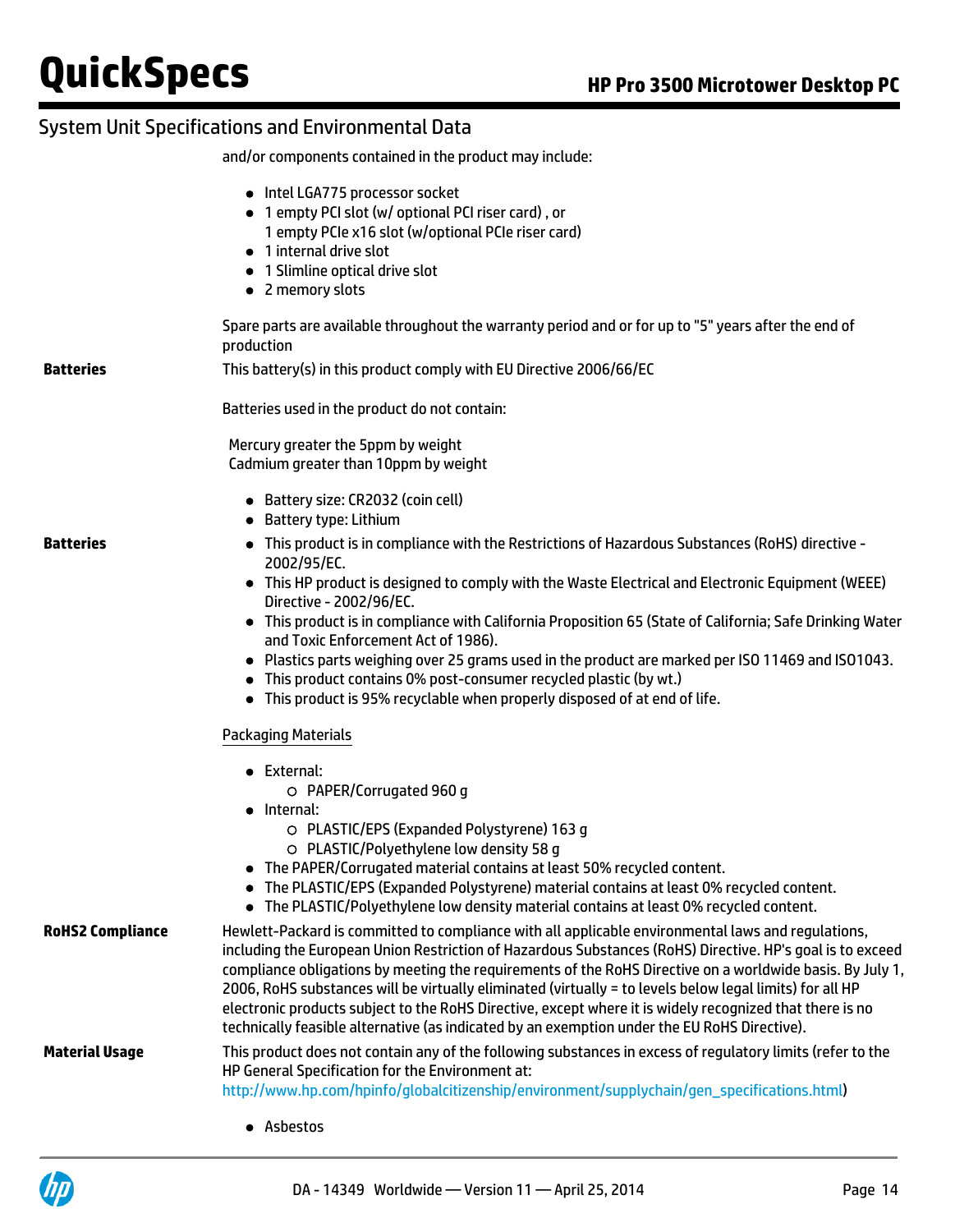## System Unit Specifications and Environmental Data

- Certain Azo Colorants
- Certain Brominated Flame Retardants may not be used as flame retardants in plastics
- Cadmium
- Chlorinated Hydrocarbons
- Chlorinated Paraffins
- **•** Formaldehyde
- Halogenated Diphenyl Methanes
- Lead carbonates and sulfates
- Lead and Lead compounds
- **Mercuric Oxide Batteries**
- Ozone Depleting Substances
- Polybrominated Biphenyls (PBBs)
- Polybrominated Biphenyl Ethers (PBBEs)
- Polybrominated Biphenyl Oxides (PBBOs)
- Polychlorinated Biphenyl (PCB)
- Polychlorinated Terphenyls (PCT)
- Polyvinyl Chloride (PVC) except for wires and cables, and certain retail packaging has been voluntarily removed from most applications.
- Radioactive Substances
- Tributyl Tin (TBT), Triphenyl Tin (TPT), Tributyl Tin Oxide (TBTO)
- Nickel finishes that release greater than 0.5 micro-grams/cm2/week, measured according to EN 1811:1998, are not used on any product surface designed to be frequently handled or touched by users.

**Packaging** HP follows these guidelines to decrease the environmental impact of product packaging:

- Eliminate the use of heavy metals such as lead, chromium, mercury and cadmium in packaging materials.
- Eliminate the use of ozone-depleting substances (ODS) in packaging materials.
- Design packaging materials for ease of disassembly.
- Maximize the use of post-consumer recycled content materials in packaging materials.
- Use readily recyclable packaging materials such as paper and corrugated materials.
- Reduce size and weight of packages to improve transportation fuel efficiency.
- Plastic packaging materials are marked according to ISO 11469 and DIN 6120 standards.

**End-of-life Management** Hewlett-Packard offers end-of-life HP product return and recycling programs in many geographic areas. **and Recycling** To recycle your product, please go to: <http://www.hp.com/go/reuse-recycle> or contact your nearest HP sales office. Products returned to HP will be recycled, recovered or disposed of in a responsible manner. The EU WEEE directive (2002/95/EC) requires manufacturers to provide treatment information for each

product type for use by treatment facilities. This information (product disassembly instructions) is posted on the Hewlett Packard web site at:<http://www.hp.com/go/recyclers>. These instructions may be used by recyclers and other WEEE treatment facilities as well as HP OEM customers who integrate and re-sell HP equipment.

```
Hewlett-Packard
Corporate Environmental
Global Citizenship Report
Information
                          For more information about HP's commitment to the environment:
                          http://www.hp.com/hpinfo/globalcitizenship/gcreport/index.html
                          Eco-label certifications
                          http://www.hp.com/hpinfo/globalcitizenship/environment/productdesign/ecolabels.html
                          ISO 14001 certificates:
                          http://www.hp.com/hpinfo/globalcitizenship/environment/operations/envmanagement.html
```